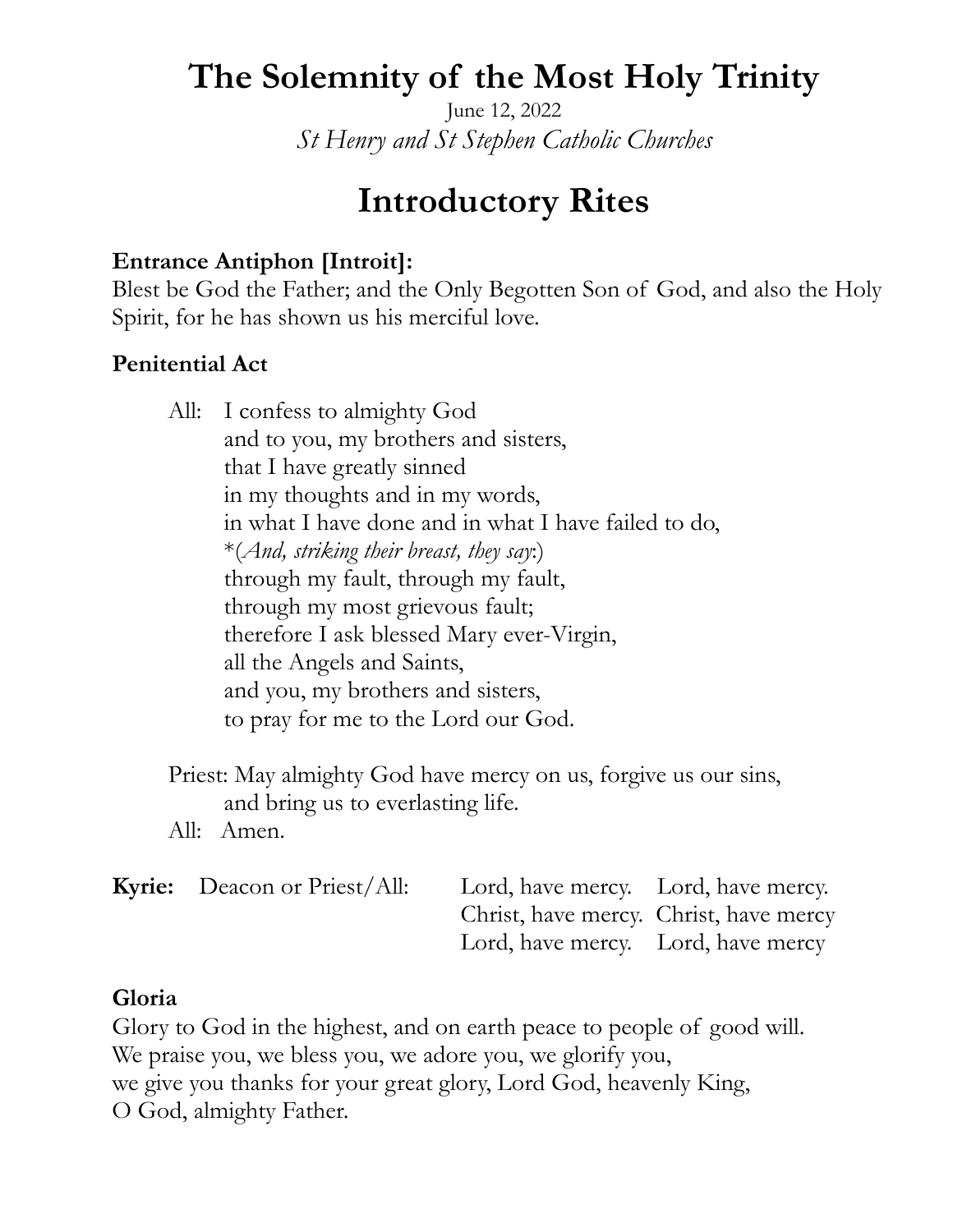Lord Jesus Christ, Only Begotten Son, Lord God, Lamb of God, Son of the Father, you take away the sins of the world, have mercy on us; you take away the sins of the world, receive our prayer; you are seated at the right hand of the Father, have mercy on us. For you alone are the Holy One, you alone are the Lord, you alone are the Most High, Jesus Christ, with the Holy Spirit, in the glory of God the Father. Amen.

#### **Collect**

God our Father, who by sending into the world the Word of truth and the Spirit of sanctification made known to the human race your wondrous mystery, grant us, we pray, that in professing the true faith, we may acknowledge the Trinity of eternal glory and adore your Unity, powerful in majesty. Through our Lord Jesus Christ, your Son, who lives and reigns with you in the unity of the Holy Spirit, God, for ever and ever. *Amen.* 

# **Liturgy of the Word**

**First Reading** Proverbs 8:22-31

*A reading from the Book of Proverbs* 

 Thus says the wisdom of God: "The LORD possessed me, the beginning of his ways, the forerunner of his prodigies of long ago; from of old I was poured forth, at the first, before the earth. When there were no depths I was brought forth, when there were no fountains or springs of water; before the mountains were settled into place, before the hills, I was brought forth; while as yet the earth and fields were not made, nor the first clods of the world.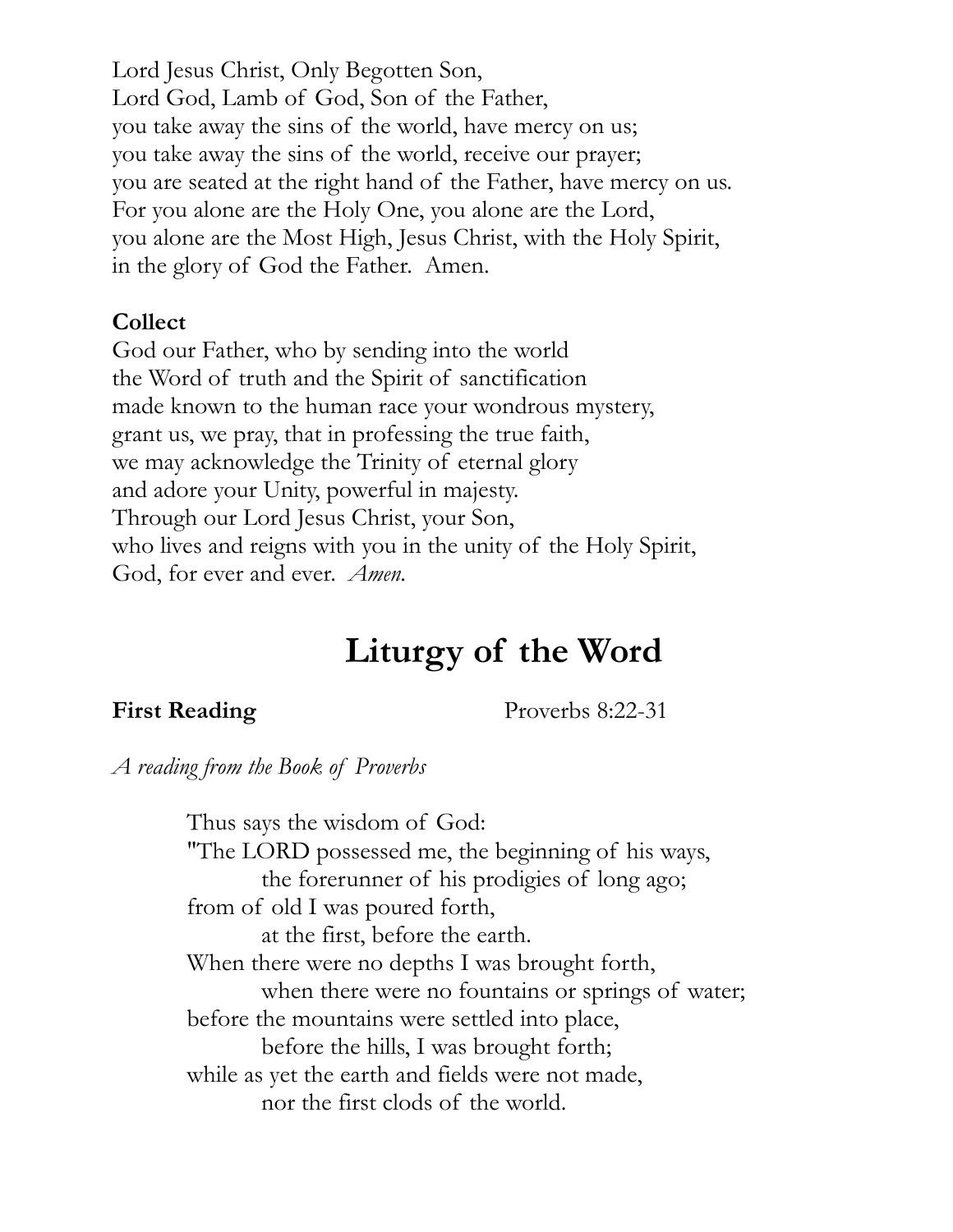"When the Lord established the heavens I was there, when he marked out the vault over the face of the deep; when he made firm the skies above, when he fixed fast the foundations of the earth; when he set for the sea its limit, so that the waters should not transgress his command; then was I beside him as his craftsman, and I was his delight day by day, playing before him all the while, playing on the surface of his earth; and I found delight in the human race."

The Word of the Lord *All: Thanks be to God.* 

**Responsorial Psalm** Psalm 33:4-5 / 6,9 / 18-19 / 20,22

#### **R. O Lord, our God, how wonderful your name in all the earth!**

When I behold your heavens, the work of your fingers, the moon and the stars which you set in place — What is man that you should be mindful of him, or the son of man that you should care for him? **R.**

You have made him little less than the angels, and crowned him with glory and honor. You have given him rule over the works of your hands, putting all things under his feet: **R.**

All sheep and oxen, yes, and the beasts of the field, The birds of the air, the fishes of the sea, and whatever swims the paths of the seas. **R.**

## **Second Reading** Romans 5:1-5

*A reading from the Letter of St. Paul to the Romans:* 

Brothers and sisters:

Therefore, since we have been justified by faith, we have peace with God through our Lord Jesus Christ,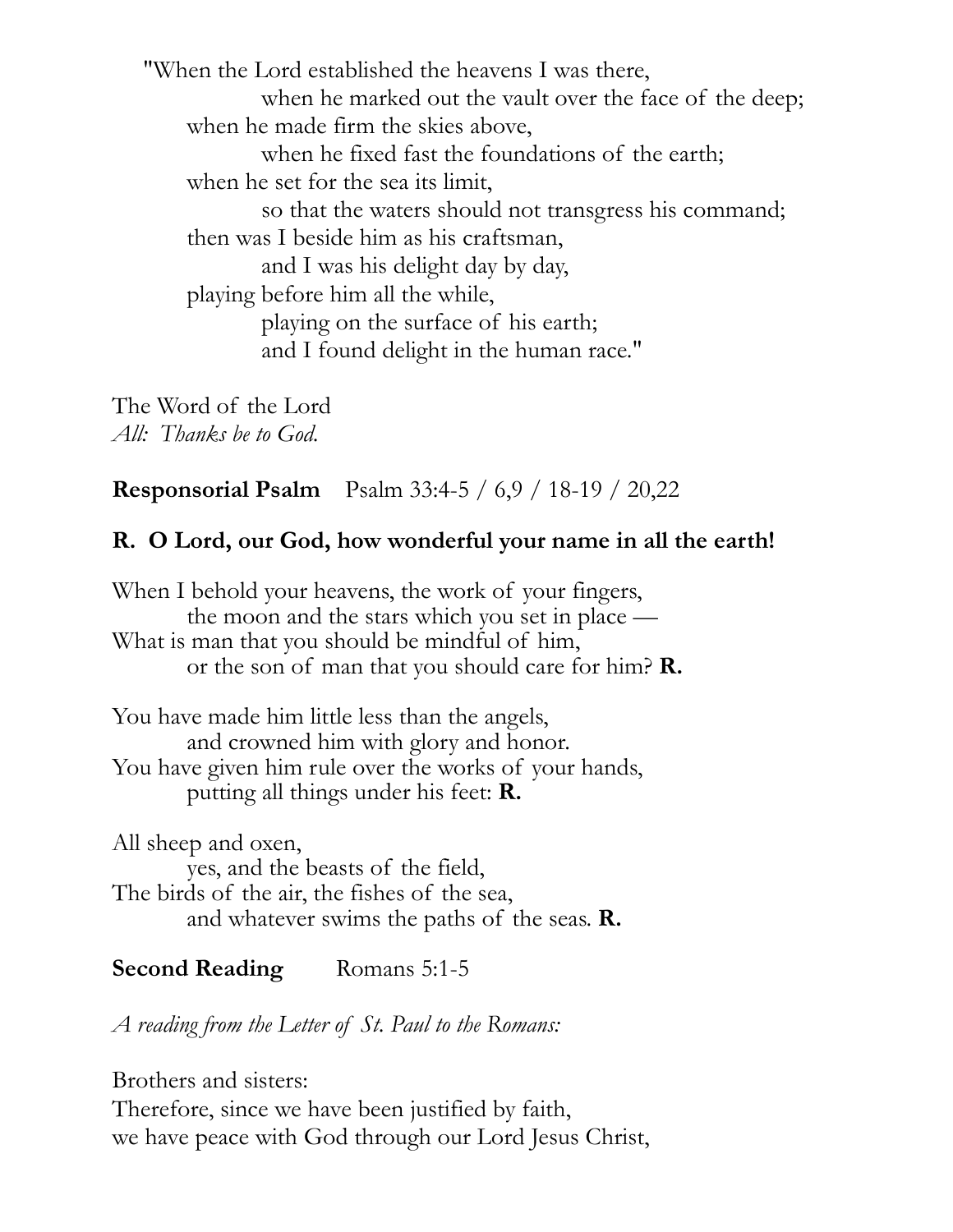through whom we have gained access by faith to this grace in which we stand, and we boast in hope of the glory of God. Not only that, but we even boast of our afflictions, knowing that affliction produces endurance, and endurance, proven character, and proven character, hope, and hope does not disappoint, because the love of God has been poured out into our hearts through the Holy Spirit that has been given to us.

The Word of the Lord *All: Thanks be to God.* 

#### **Gospel Verse:** Revelations 1:8

R. Alleluia, alleluia. Glory to the Father, the Son, and the Holy Spirit; to God who is, who was, and who is to come. R. Alleluia, alleluia.

#### **Gospel** John 16:12-15

The Lord be with you. *All: And with your spirit.*  A reading from the holy Gospel according to John. *All: Glory to you, O Lord.* 

Jesus said to his disciples: "I have much more to tell you, but you cannot bear it now. But when he comes, the Spirit of truth, he will guide you to all truth. He will not speak on his own, but he will speak what he hears, and will declare to you the things that are coming. He will glorify me, because he will take from what is mine and declare it to you. Everything that the Father has is mine; for this reason I told you that he will take from what is mine and declare it to you."

The Gospel of the Lord *All: Praise to you, Lord Jesus Christ.*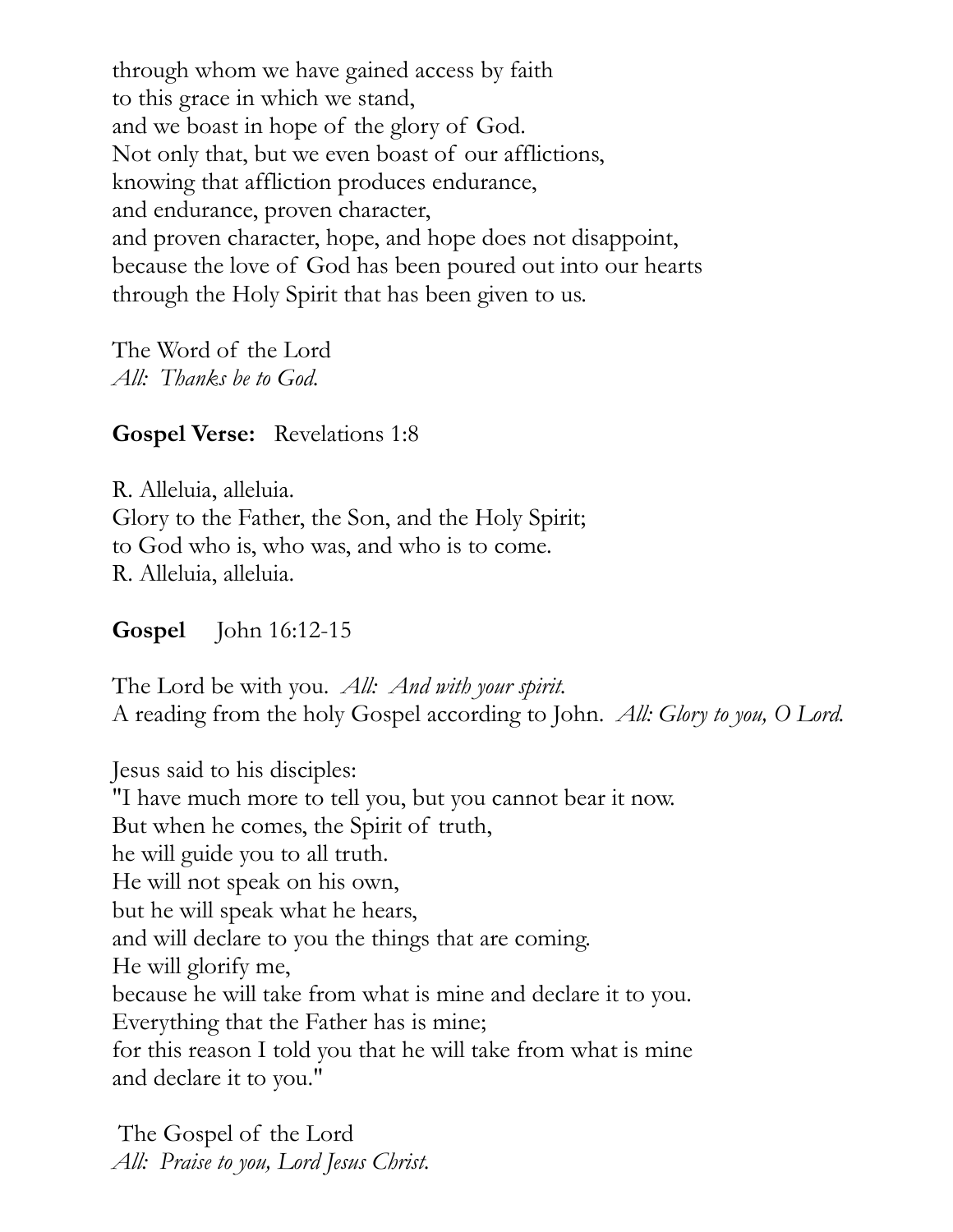# **Homily**

# **Profession of Faith - The Nicene Creed**

I believe in one God, the Father almighty, maker of heaven and earth, of all things visible and invisible. I believe in one Lord Jesus Christ, the Only Begotten Son of God, born of the Father before all ages. God from God, Light from Light, true God from true God, begotten, not made, consubstantial with the Father; through him all things were made. For us men and for our salvation he came down from heaven, and by the Holy Spirit was incarnate of the Virgin Mary, and became man. For our sake he was crucified under Pontius Pilate, he suffered death and was buried, and rose again on the third day in accordance with the Scriptures. He ascended into heaven and is seated at the right hand of the Father. He will come again in glory to judge the living and the dead and his kingdom will have no end. I believe in the Holy Spirit, the Lord, the giver of life, who proceeds from the Father and the Son, who with the Father and the Son is adored and glorified, who has spoken through the prophets. I believe in one, holy, catholic and apostolic Church. I confess one Baptism for the forgiveness of sins and I look forward to the resurrection of the dead and the life of the world to come. Amen.

## **Prayers of the Faithful**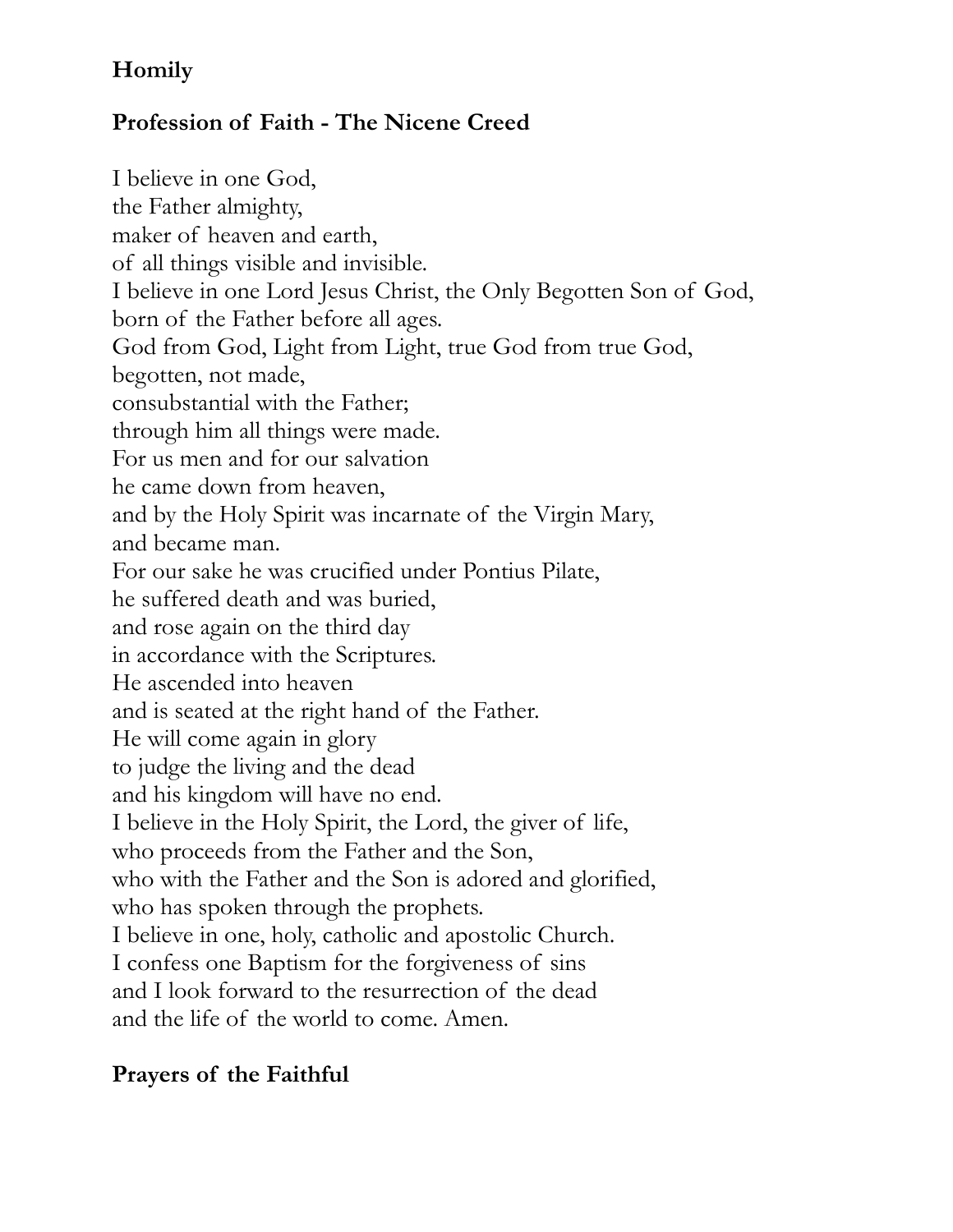# **Liturgy of the Eucharist**

## **Offertory Antiphon**

Blessed be God the Father, and the only begotten Son of God, and the Holy Spirit: for he has dealt with us according to his mercy.

#### **Prayer over the Offerings**

Sanctify by the invocation of your name, we pray, O Lord, our God, this oblation of our service, and by it make of us an eternal offering to you. Through Christ our Lord. *Amen.*

# **Holy, Holy, Holy**

Holy, Holy, Holy Lord God of hosts. Heaven and earth are full of your glory. Hosanna in the highest. Blessed is he who comes in the name of the Lord. Hosanna in the highest.

## **The Mystery of Faith**

When we eat this Bread and drink this Cup, we proclaim your Death, O Lord, until you come again.

## **The Lord's Prayer**

Our Father, who art in heaven, hallowed be thy name; thy kingdom come; thy will be done on earth as it is in heaven. Give us this day our daily bread; and forgive us our trespasses as we forgive those who trespass against us; and lead us not into temptation, but deliver us from evil.

*Deliver us, Lord, from every evil, and grant us peace in our day. In your mercy keep us free from sin and protect us from all anxiety as we wait in joyful hope for the coming of our Savior, Jesus Christ.* 

For the kingdom, the power, and the glory are yours now and for ever.